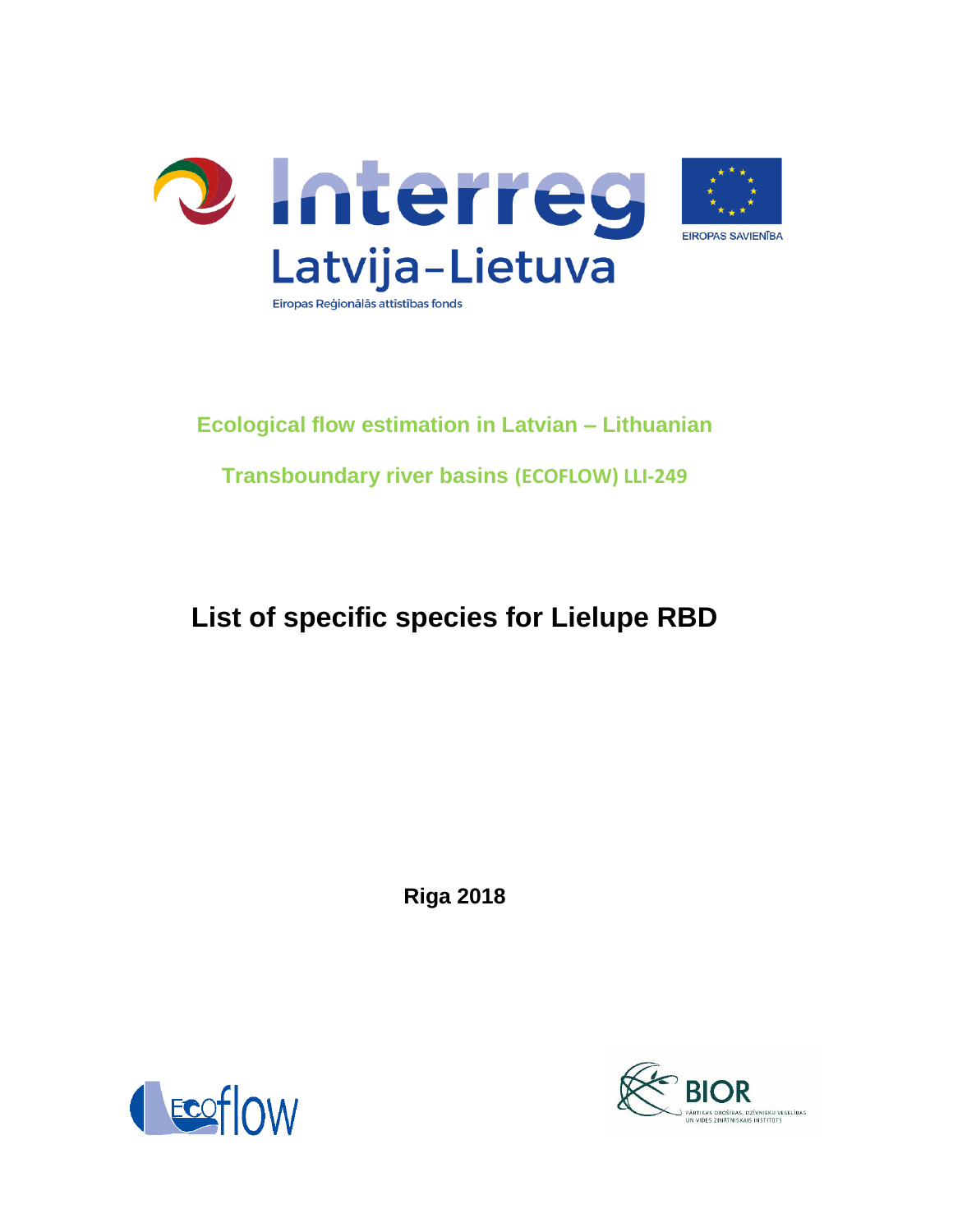#### **List of specific species for Lielupe RBD**

The field research was done in the period from1992 to 2017.211sites in 55 rivers weresurveyed.

The rivers surveyed belong to all of the 6 defined river types in Latvia's river typology.

The River Lielupe streams belong to lowland river type with slopes mostly less than 1m/km. Largest part of these rivers pass the agriculture lands, they are lined and deepened. Water quality is low, with high nitrogen and phosphorus saturation. There are only few rivers and sites with good ormoderatequality, reference status rivers are absent in the Lielupe RBD.

There is no wild Salmonidae fish population in the river Lielupe, anadromous fish are represented by vimba, smelt and river lamprey. Rivers in the Lielupe RBD are mostly inhabited by cyprinids and species, which prefer slow running or standing waters.

Alltogetheratleast 31fish and2lampreyspecieshave beenfound in theRiverLielupeRBD inlastdecade,from which 25 species were regularly recognized in the monitoring (Table 1). Most typical species are bleak, groundling, gudgeon, perch, minnow and roach.

Table 1

| <b>Species</b>    | <b>N</b> rivers | N rivers% | <b>N</b> Sites | N Sites% | <b>SUM N</b>   | SUM_N% |
|-------------------|-----------------|-----------|----------------|----------|----------------|--------|
| Abramis           | 5               | 9.09      | 7              | 3.32     | 8              | 0.02   |
| brama             |                 |           |                |          |                |        |
| Alburnoides       | 9               | 16.36     | 42             | 19.91    | 1010           | 2.95   |
| bipunctatus       |                 |           |                |          |                |        |
| Alburnus          | 20              | 36.36     | 71             | 33.65    | 2338           | 6.84   |
| alburnus          |                 |           |                |          |                |        |
| Anguilla          | $\overline{3}$  | 5.45      | $\overline{3}$ | 1.42     | $\overline{3}$ | 0.01   |
| anguilla          |                 |           |                |          |                |        |
| Aspius aspius     | 1               | 1.82      | 1              | 0.47     | 1              | 0.00   |
| <b>Barbatulus</b> | 45              | 81.82     | 140            | 66.4     | 5400           | 15.79  |
| barbatulus        |                 |           |                |          |                |        |
| <b>Blicca</b>     | 10              | 18.18     | 30             | 14.2     | 269            | 0.79   |
| bjoerkna          |                 |           |                |          |                |        |
| Carassius         | 5               | 9.09      | 5              | 2.4      | 19             | 0.06   |
| carassius         |                 |           |                |          |                |        |
| Carassius         | $\overline{7}$  | 12.73     | 8              | 3.8      | 43             | 0.13   |
| gibelio           |                 |           |                |          |                |        |
| Cobitis taenia    | 24              | 43.64     | 78             | 37.0     | 357            | 1.04   |
| Cottus gobio      | 12              | 21.82     | 38             | 18.00    | 180            | 0.53   |
| Esox lucius       | 46              | 83.64     | 133            | 63.03    | 566            | 1.66   |
| Gasterosteus      | $\overline{7}$  | 12.73     | 13             | 6.16     | 820            | 2.40   |
| aculeatus         |                 |           |                |          |                |        |
| Gobio gobio       | 31              | 56.36     | 111            | 52.61    | 3036           | 8.88   |
| Gymnocephal       | 6               | 10.91     | $\overline{7}$ | 3.32     | 22             | 0.06   |
| <b>us</b>         |                 |           |                |          |                |        |
| cernua            |                 |           |                |          |                |        |

#### **Fish and lamprey occurrence and abundance in the Lielupe RBD rivers**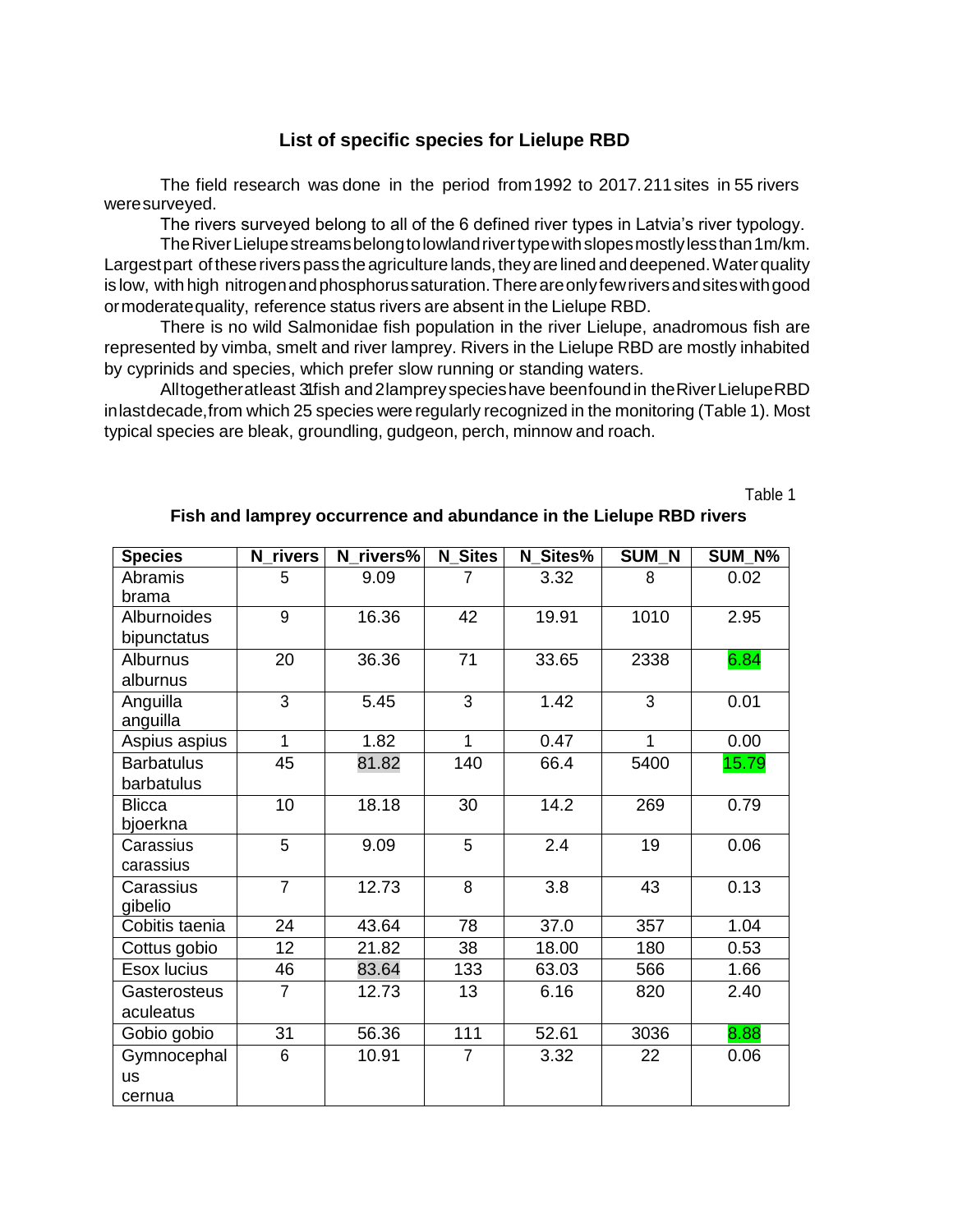| <b>Species</b>                                   | N_rivers        | N rivers% | <b>N</b> Sites | N Sites%    | <b>SUM N</b>    | <b>SUM N%</b> |
|--------------------------------------------------|-----------------|-----------|----------------|-------------|-----------------|---------------|
| Lampetra<br>fluviatilis                          | 3               | 5.45      | 4              | 1.90        | 5               | 0.01          |
| Lampetra<br>planeri                              | 19              | 34.55     | 34             | 16.11       | 60              | 0.18          |
| Leucaspius<br>delineatus                         | 31              | 56.36     | 61             | 28.91       | 1175            | 3.44          |
| Leuciscus<br>cephalus                            | 24              | 43.64     | 81             | 38.39       | 1400            | 4.09          |
| Leuciscus idus                                   | $\overline{5}$  | 9.09      | $\overline{9}$ | 4.27        | 12              | 0.04          |
| Leuciscus<br>leuciscus                           | 19              | 34.55     | 40             | 18.96       | 439             | 1.28          |
| Lota lota                                        | 24              | 43.64     | 46             | 21.80       | 147             | 0.43          |
| Misgurnus<br>fossilis                            | $\overline{19}$ | 34.55     | 23             | 10.90       | 49              | 0.14          |
| Perca fluviatilis                                | $\overline{38}$ | 69.09     | 116            | 54.98       | 2283            | 6.68          |
| Phoxinus<br>phoxinus                             | 29              | 52.73     | 88             | 41.71       | 5629            | 16.46         |
| Pungitius<br>pungitius                           | 27              | 49.09     | 47             | 22.27       | 1635            | 4.78          |
| <b>Rhodeus</b><br>sericeus                       | 12              | 21.82     | 37             | 17.54       | 606             | 1.77          |
| <b>Rutilus rutilus</b>                           | $\overline{38}$ | 69.09     | 130            | 61.61       | 5871            | 17.17         |
| Salmo salar*                                     | $\overline{1}$  | 1.82      | $\overline{3}$ | 1.42        | $\overline{11}$ | 0.03          |
| Salmo fario*                                     | $\overline{1}$  | 1.82      | $\overline{1}$ | 0.47        | $\overline{2}$  | 0.01          |
| Salmo trutta*                                    | $\overline{1}$  | 1.82      | $\overline{2}$ | 0.95        | 28              | 0.08          |
| Sander<br>liucioperca                            | $\overline{0}$  | 0.00      | $\overline{0}$ | $\mathbf 0$ | 0               | 0.00          |
| <b>Scardinius</b><br>erythrophthalm<br><b>us</b> | 6               | 10.91     | 19             | 9.00        | 402             | 1.18          |
| Tinca tinca                                      | 27              | 49.09     | 50             | 23.70       | 114             | 0.33          |
| Vimba vimba                                      | $\overline{3}$  | 5.45      | 21             | 9.95        | 252             | 0.74          |
|                                                  |                 |           |                |             | 34192           | 100.00        |

More than 70% from the rivers

Morethan70%from

thesites

More than 5% from the number of fish

\*- hatchery reared fish

The number of species and their diversity in the river is determined by numerous ecological and anthropogenic factors. To determine the RBD river's specific species list only the data from the sites with high and good ecological status is used. Ecological status class is determined by Latvian Fish index for cyprinid rivers. Index based on deviation from modelled and predicted reference conditions that is based on the evaluation of observed and expected status of fish community.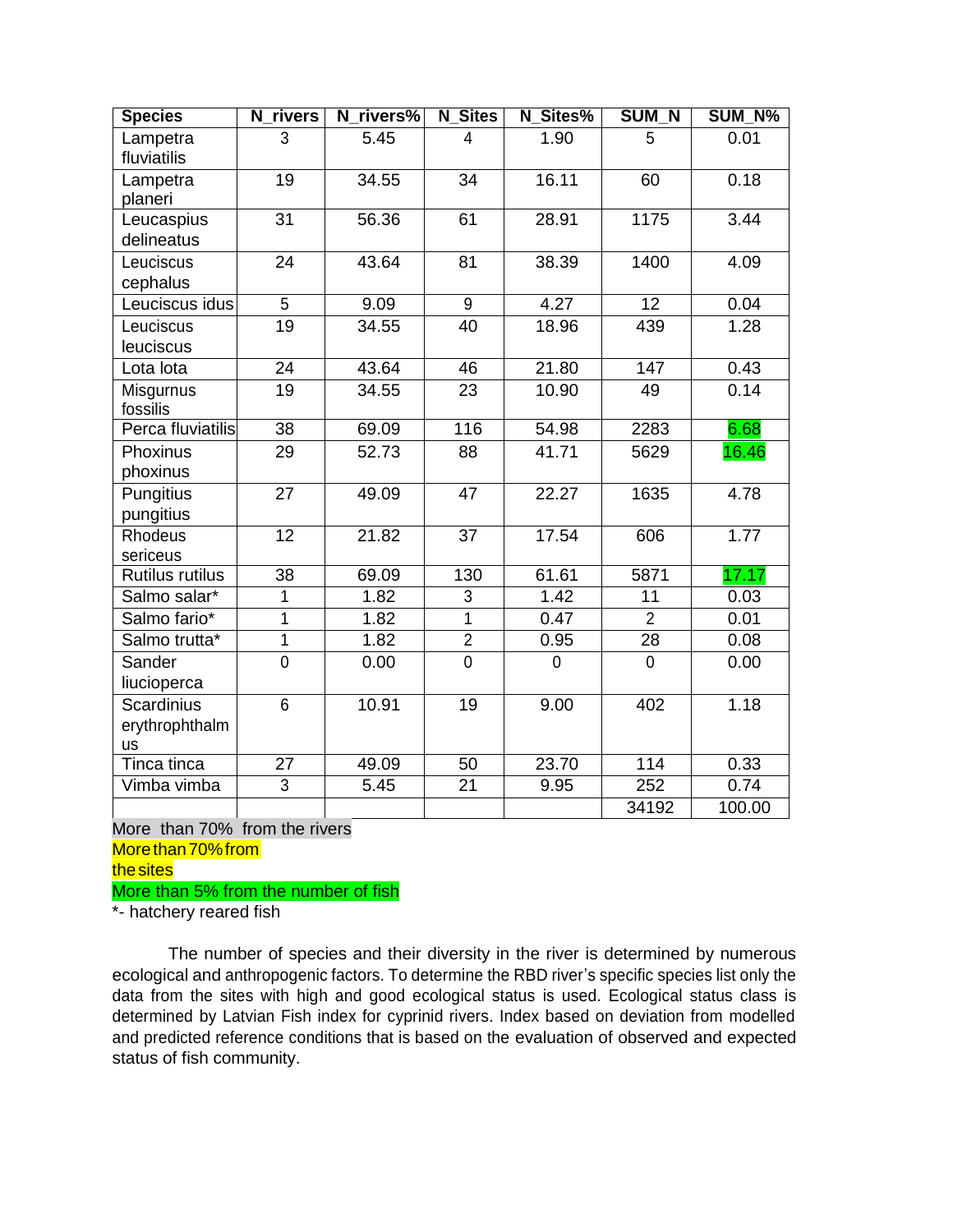| ч. |  |  |
|----|--|--|
|----|--|--|

## **Specific species list for good and high quality cyprinid rivers/sites**

| <b>Species</b>         | $\overline{\mathsf{N}}$ river | N_river | <b>N</b> Sites | N Sites% | <b>SUM N</b>   | SUM N% |
|------------------------|-------------------------------|---------|----------------|----------|----------------|--------|
|                        | s<br>$(n=22)$                 | $s\%$   | $(n=49)$       |          |                |        |
| N Abramis brama        |                               | 4.55    | $\mathbf{1}$   | 2.04     | $\overline{2}$ | 0.01   |
| Alburnoides            | 19                            | 86.36   | 28             | 57.14    | 808            | 5.58   |
| bipunctatus            |                               |         |                |          |                |        |
| Alburnus alburnus      | 10                            | 45.45   | 23             | 46.94    | 1005           | 6.95   |
| Anguilla anguilla      | 1                             | 4.55    | $\mathbf{1}$   | 2.04     | 1              | 0.01   |
| Aspius aspius          | 1                             | 4.55    | $\mathbf{1}$   | 2.04     | $\mathbf{1}$   | 0.01   |
| <b>Barbatulus</b>      | 22                            | 100.00  | 47             | 95.92    | 3559           | 24.60  |
| barbatulus             |                               |         |                |          |                |        |
| Blicca bjoerkna        | $\overline{5}$                | 22.73   | $\overline{6}$ | 12.24    | 87             | 0.60   |
| Carassius gibelio      | $\overline{2}$                | 9.09    | $\overline{2}$ | 4.08     | 1              | 0.01   |
| Chondrostoma           | $\mathbf 0$                   | 0.00    | $\mathbf 0$    | 0.00     | $\mathbf 0$    | 0.00   |
| nasus                  |                               |         |                |          |                |        |
| Cobitis taenia         | 14                            | 63.64   | 28             | 57.14    | 153            | 1.06   |
| Cottus gobio           | 8                             | 36.36   | 21             | 42.86    | 100            | 0.69   |
| <b>Esox lucius</b>     | 13                            | 59.09   | 27             | 55.10    | 117            | 0.81   |
| Gasterosteus           | 1                             | 4.55    | 3              | 6.12     | 105            | 0.73   |
| aculeatus              |                               |         |                |          |                |        |
| Gobio gobio            | 13                            | 59.09   | 44             | 89.80    | 1741           | 12.03  |
| Lampetra fluviatilis   | $\overline{2}$                | 9.09    | $\mathfrak{S}$ | 6.12     | $\overline{2}$ | 0.01   |
| Lampetra planeri       | 8                             | 36.36   | 21             | 42.86    | 24             | 0.17   |
| Leucaspius             | 3                             | 13.64   | 8              | 16.33    | 213            | 1.47   |
| delineatus             |                               |         |                |          |                |        |
| Leuciscus cephalus     | 10                            | 45.45   | 33             | 67.35    | 891            | 6.16   |
| Leuciscus idus         | $\mathbf 1$                   | 4.55    | 5              | 10.20    | $\overline{7}$ | 0.05   |
| Leuciscus leuciscus    | $\overline{7}$                | 31.82   | 27             | 55.10    | 313            | 2.16   |
| Lota lota              | 5                             | 22.73   | 11             | 22.45    | 36             | 0.25   |
| Misgurnus fossilis     | $\mathbf{1}$                  | 4.55    | $\overline{3}$ | 6.12     | 3              | 0.02   |
| Perca fluviatilis      | 10                            | 45.45   | 23             | 46.94    | 278            | 1.92   |
| Phoxinus               | 10                            | 45.45   | 40             | 81.63    | 2946           | 20.36  |
| phoxinus               |                               |         |                |          |                |        |
| Pungitius pungitius    | 4                             | 18.18   | 13             | 26.53    | 36             | 0.25   |
| Rhodeus sericeus       | 6                             | 27.27   | 14             | 28.57    | 124            | 0.86   |
| <b>Rutilus rutilus</b> | 10                            | 45.45   | 35             | 71.43    | 1705           | 11.78  |
| Salmo salar*           | 0                             | 1.00    | 3              | 6.12     | 11             | 0.08   |
| Salmo trutta*          | 0                             | 0.00    | 1              | 2.04     | 19             | 0.13   |
| <b>Scardinius</b>      | $\mathbf 0$                   | 1.00    | 1              | 2.04     | $\overline{7}$ | 0.05   |
| erythrophthalmus       |                               |         |                |          |                |        |
| Tinca tinca            | $\mathbf 0$                   | 3.00    | $\overline{7}$ | 14.29    | 8              | 0.06   |
| Vimba vimba            | 0                             | 2.00    | 10             | 20.41    | 165            | 1.14   |
|                        |                               |         |                |          | 14468          | 100.00 |

More than 70% from the rivers More than 70% from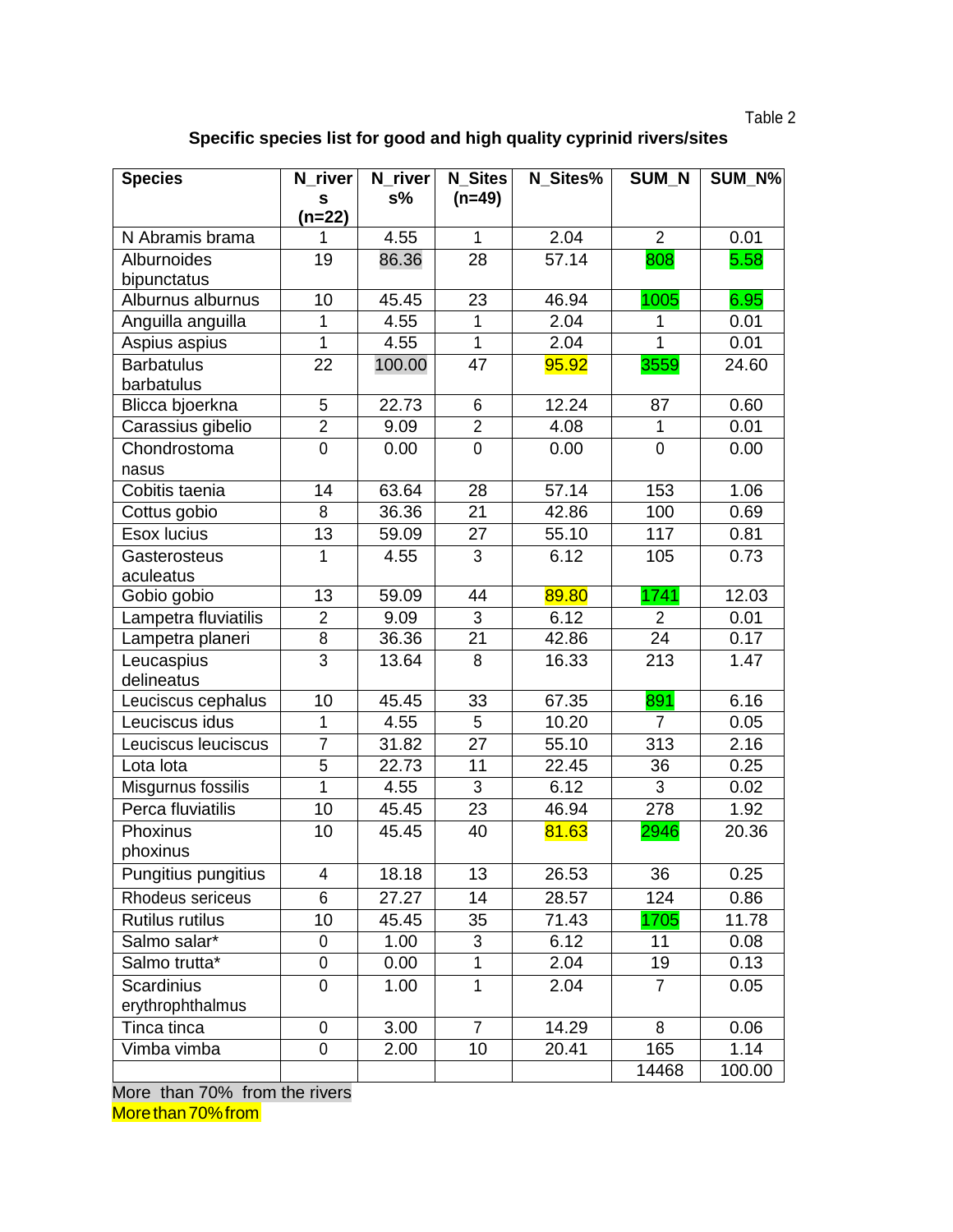#### thesites

#### More than 5% from the number of fish

\*- hatchery reared fish

According to Latvian fish index, Cyprinid sites are:

• potamal sections of large and medium-sized rivers with dominating roach, perch, chub and gudgeon;

• small and medium-sized warm-water rivers with dominating stone loach, minnow, dace and

pike.

In fish assemblages at good and moderate quality sites in the Lielupe RBD dominating by species reproducing in running waters and species requiring lithophilic reproduction habitat: riffle minnow, gudgeon, chub and minnow. Other cyprinid rivers specific species are bleak and roach.

Average number of fish per 100 m<sup>2</sup> in the Lielupe RBD rivers are 67 $\pm$ 87, from 0 (no fish) to 692 individuals. The list of fish species by numbers is presented in Table 3.

Table 3

|                              | <b>Frequency</b> | Average n/100 m <sup>2</sup> | <b>Stdev</b> |
|------------------------------|------------------|------------------------------|--------------|
| Abramis brama                | 2.04             | 0.41                         | 0.29         |
| Alburnoides                  | 57.14            | 8.80                         | 16.95        |
| bipunctatus                  |                  |                              |              |
| Alburnus alburnus            | 46.94            | 12.04                        | 19.41        |
| Anguilla anguilla            | 2.04             | 0.30                         | 0.18         |
| Aspius aspius                | 2.04             | 0.67                         |              |
| <b>Barbatulus barbatulus</b> | 95.92            | 14.2                         | 28.56        |
| Blicca bjoerkna              | 12.24            | 2.74                         | 5.66         |
| Carassius carassius          | 0.00             | 3.00                         | 2.57         |
| Carassius gibelio            | 4.08             | 3.51                         | 3.63         |
| Cobitis taenia               | 57.14            | 1.38                         | 1.78         |
| Cottus gobio                 | 42.86            | 1.84                         | 2.53         |
| Esox lucius                  | 55.10            | 1.66                         | 1.57         |
| Gasterosteus aculeatus       | 6.12             | 30.96                        | 73.08        |
| Gobio gobio                  | 89.80            | 11.58                        | 21.59        |
| Gymnocephalus cernua         | 0.00             | 1.45                         | 1.85         |
| Lampetra fluviatilis         | 6.12             | 0.40                         | 0.14         |
| Lampetra planeri             | 42.86            | 0.70                         | 0.49         |
| Leucaspius delineatus        | 16.33            | 11.80                        | 22.60        |
| Leuciscus cephalus           | 67.35            | 6.84                         | 10.77        |
| Leuciscus idus               | 10.20            | 0.54                         | 0.39         |
| Leuciscus leuciscus          | 55.10            | 5.08                         | 9.29         |
| Lota lota                    | 22.45            | 1.54                         | 2.20         |
| Misgurnus fossilis           | 6.12             | 1.35                         | 1.24         |
| Perca fluviatilis            | 46.94            | 7.27                         | 13.81        |

## **Number of fish per 100 m<sup>2</sup> in first electrofishing run** (number of rivers 49)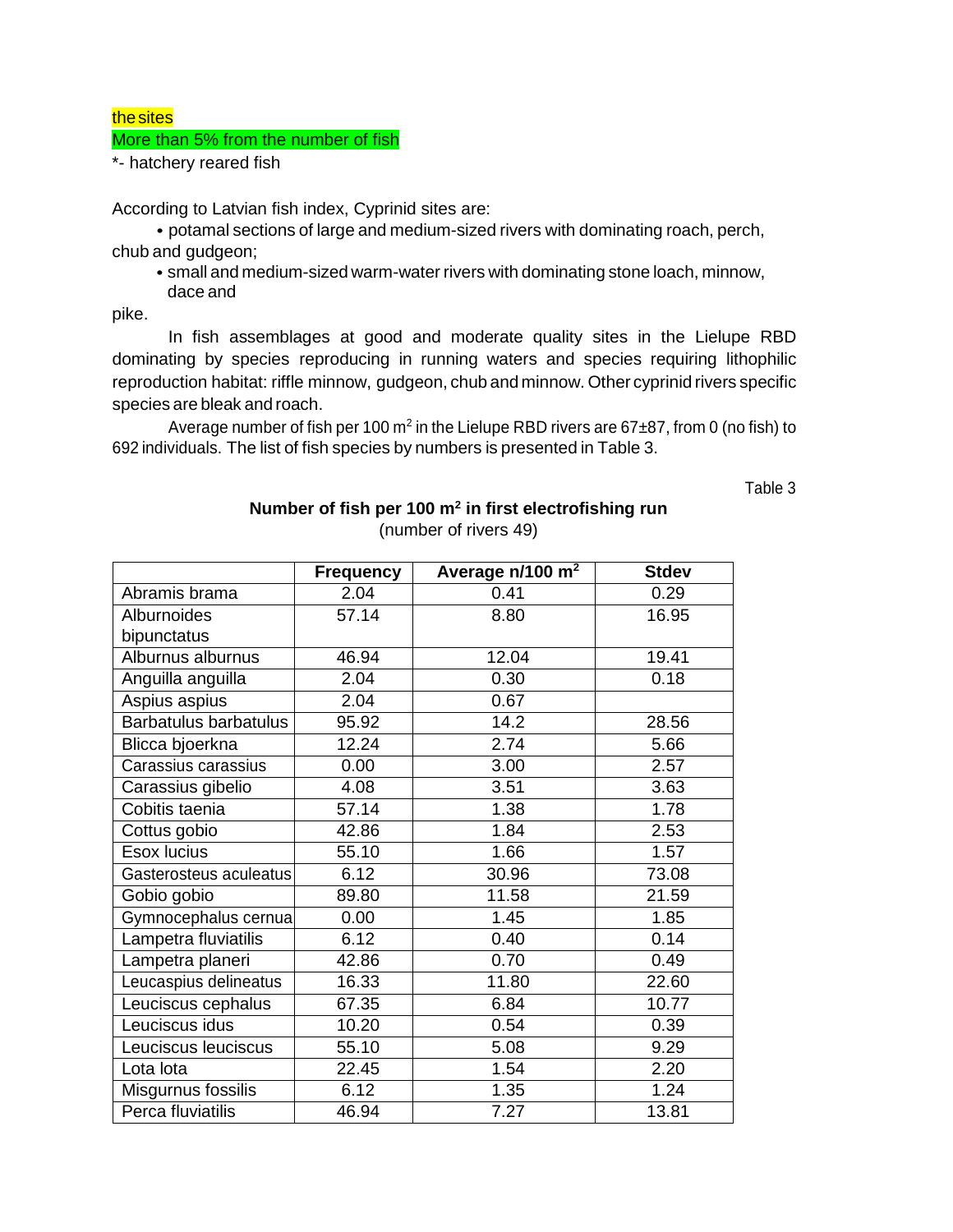|                                       | <b>Frequency</b> | Average n/100 m <sup>2</sup> | <b>Stdev</b> |
|---------------------------------------|------------------|------------------------------|--------------|
| Phoxinus phoxinus                     | 81.63            | 30.33                        | 53.18        |
| Pungitius pungitius                   | 26.53            | 25.53                        | 101.67       |
| Rhodeus sericeus                      | 28.57            | 5.31                         | 7.17         |
| <b>Rutilus rutilus</b>                | 71.43            | 16.14                        | 18.19        |
| Salmo salar                           | 6.12             | 1.93                         | 2.26         |
| Salmo fario                           | 0.00             | 0.40                         |              |
| Salmo trutta                          | 2.04             | 9.40                         | 4.98         |
| <b>Scardinius</b><br>erythrophthalmus | 2.04             | 3.72                         | 4.73         |
| Tinca tinca                           | 14.29            | 0.91                         | 0.76         |
| Vimba vimba                           | 20.41            | 5.09                         | 10.70        |
|                                       | $N=49$           | 67.77                        | 87.75        |

List of species and average densities per 100  $m^2$  in the rivers and sites with good and moderate ecological quality is presented in Table 4.

Table 4

### **Number of fish per 100 m<sup>2</sup> in first electrofishing run inselected goodand moderate ecological status rivers**

| <b>Species</b>               | Frequency (%) | Average n/100m <sup>2</sup> | <b>Stdev</b> |
|------------------------------|---------------|-----------------------------|--------------|
| Abramis brama                | 2.04          |                             |              |
| Alburnoides                  | 57.14         | 12.33                       | 21.21        |
| bipunctatus                  |               |                             |              |
| Alburnus alburnus            | 46.94         | 19.50                       | 21.42        |
| Anguilla anguilla            | 2.04          | 0.20                        | 0.0          |
| Aspius aspius                | 2.04          | 0.67                        | 0.0          |
| <b>Barbatulus barbatulus</b> | 95.92         | 29.45                       | 46.37        |
| Blicca bjoerkna              | 12.24         | 6.53                        | 11.81        |
| Carassius gibelio            | 4.08          | 1.36                        | 1.40         |
| Cobitis taenia               | 57.14         | 1.80                        | 2.44         |
| Cottus gobio                 | 42.86         | 1.43                        | 1.47         |
| Esox lucius                  | 55.10         | 1.69                        | 1.33         |
| Gasterosteus aculeatus       | 6.12          | 16.76                       | 24.89        |
| Gobio gobio                  | 89.80         | 19.99                       | 33.24        |
| Lampetra fluviatilis         | 6.12          | 0.47                        | 0.06         |
| Lampetra planeri             | 42.86         | 0.69                        | 0.54         |
| Leucaspius delineatus        | 16.33         | 16.71                       | 37.76        |
| Leuciscus cephalus           | 67.35         | 11.65                       | 15.46        |
| Leuciscus idus               | 10.20         | 0.64                        | 0.51         |
| Leuciscus leuciscus          | 55.10         | 5.64                        | 10.77        |
| Lota lota                    | 22.45         | 1.80                        | 1.58         |
| Misgurnus fossilis           | 6.12          | 0.58                        | 0.08         |
| Perca fluviatilis            | 46.94         | 5.32                        | 11.98        |